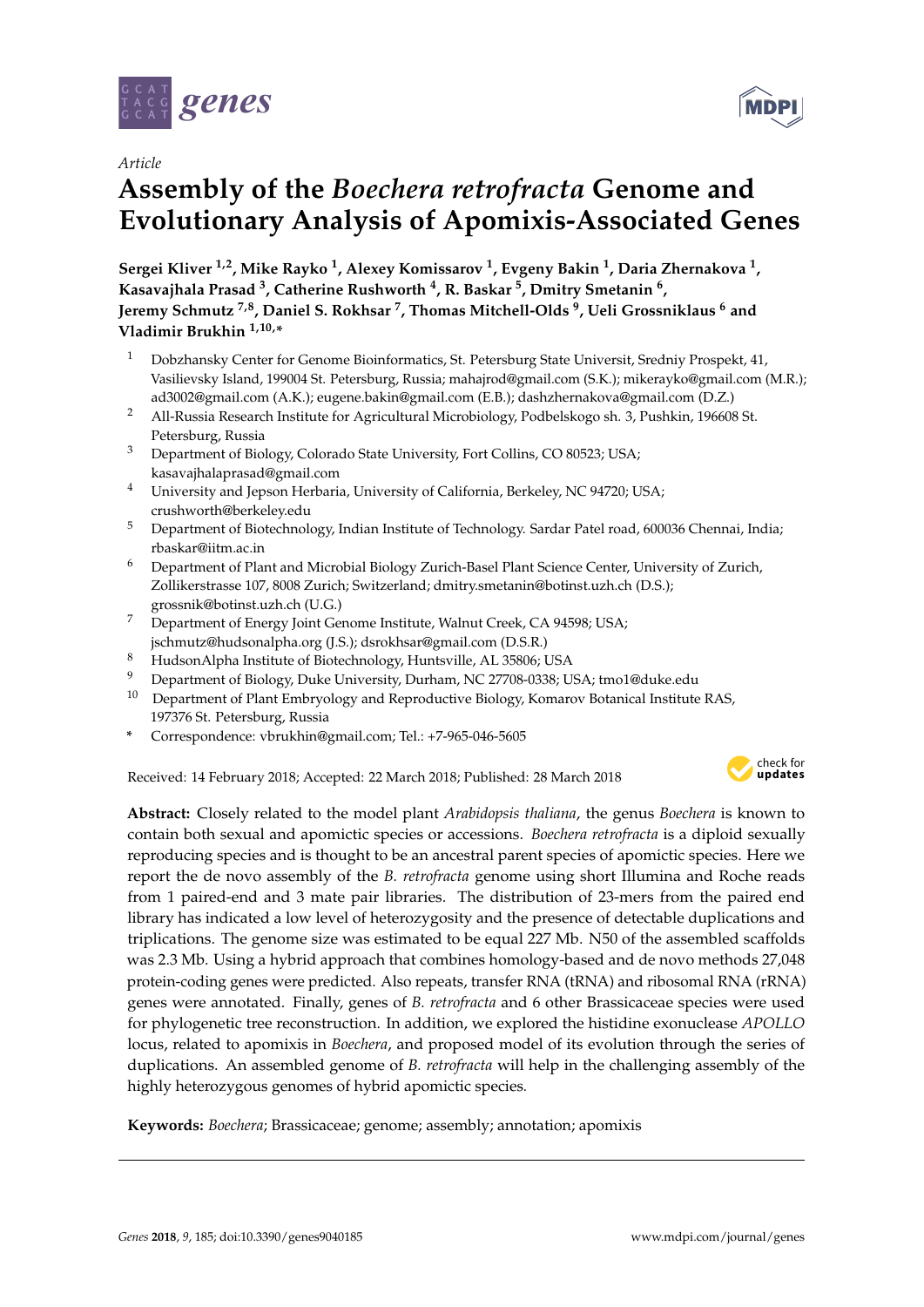# **1. Introduction**

Among over the 370 genera belonging to the family Brassicaceae (Cruciferae), only the genus *Boechera* shows asexual reproduction by seeds [1–4]. Apomixis is defined as asexual reproduction through seeds that results in progeny identical to the maternal plant. The harnessing of apomixis is widely considered as a key enabling technology for crop improvement because it allows the fixation of any heterozygous genotype, leading to simpler and faster breeding schemes [5–7]. The *Boechera* genus includes 110 sexual and apomictic species, widely distributed in North America. Plants from the *Boechera* genus are represented by biannual and perennial herbs with a chromosome base number of  $n = 7$  [8,9].

Apomixis in the *Boechera* genus is of special interest because it can occur at the diploid level, which is very rare [1–8]. Furthermore, the phylogenetic proximity of *Boechera* to the model plant *Arabidopsis thaliana* is attractive for potential functional studies. Although the genus *Boechera* includes both sexual and apomictic species and accessions that are of variable ploidy and geographical origin, search for homologous sequences are feasible across the genus [10]. The sexual accessions of *Boechera* are self-compatible and largely self-pollinating [11], unlike the sexual ancestors of most other apomicts, which are typically self-incompatible and cross-pollinating [12]. This inbreeding causes low heterozygosity in sexual *Boechera* species. Apomictic *Boechera* accessions have likely arisen through independent hybridization events [13]. Their hybridogenic origin is supported by the aberrant structure of their chromosomes, as they are often observed as a consequence of hybridization, leading to alloploidy, aneuploidy, the replacement of homeologous chromosomes, and aberrant chromosomes [13,14].

Certain apomictic *Boechera* accessions are hypothesized to have arisen through hybridization between sexual *Boechera stricta* and *Boechera retrofracta* (Figure 1). *Boechera retrofracta* was previously included within *Boechera holboellii* (sensu lato) [15]. Up to now only the genome sequence of *B. stricta* was available [16], while the genome of *B. retrofracta* has not been assembled yet.

In this paper, we present the assembly and annotation of the *B. retrofracta* genome. The availability of the *B. retrofracta* genome sequence together with the previously assembled *B. stricta* genome will greatly help in the assembly and annotation of related apomictic hybrid species and provide the basis to investigate the peculiarities of hybridization events, chromosomal organization, the stability of apomictic genomes, and the genetic factors underlying apomixis. The performed assembly and annotation allowed us to analyze of the *APOLLO* (APOmixis-Linked LOcus) genes, that are associated with apomixis in *Boechera*.





**Figure 1.** Plant (**a**) and flower (**b**) of *Boechera retrofracta*.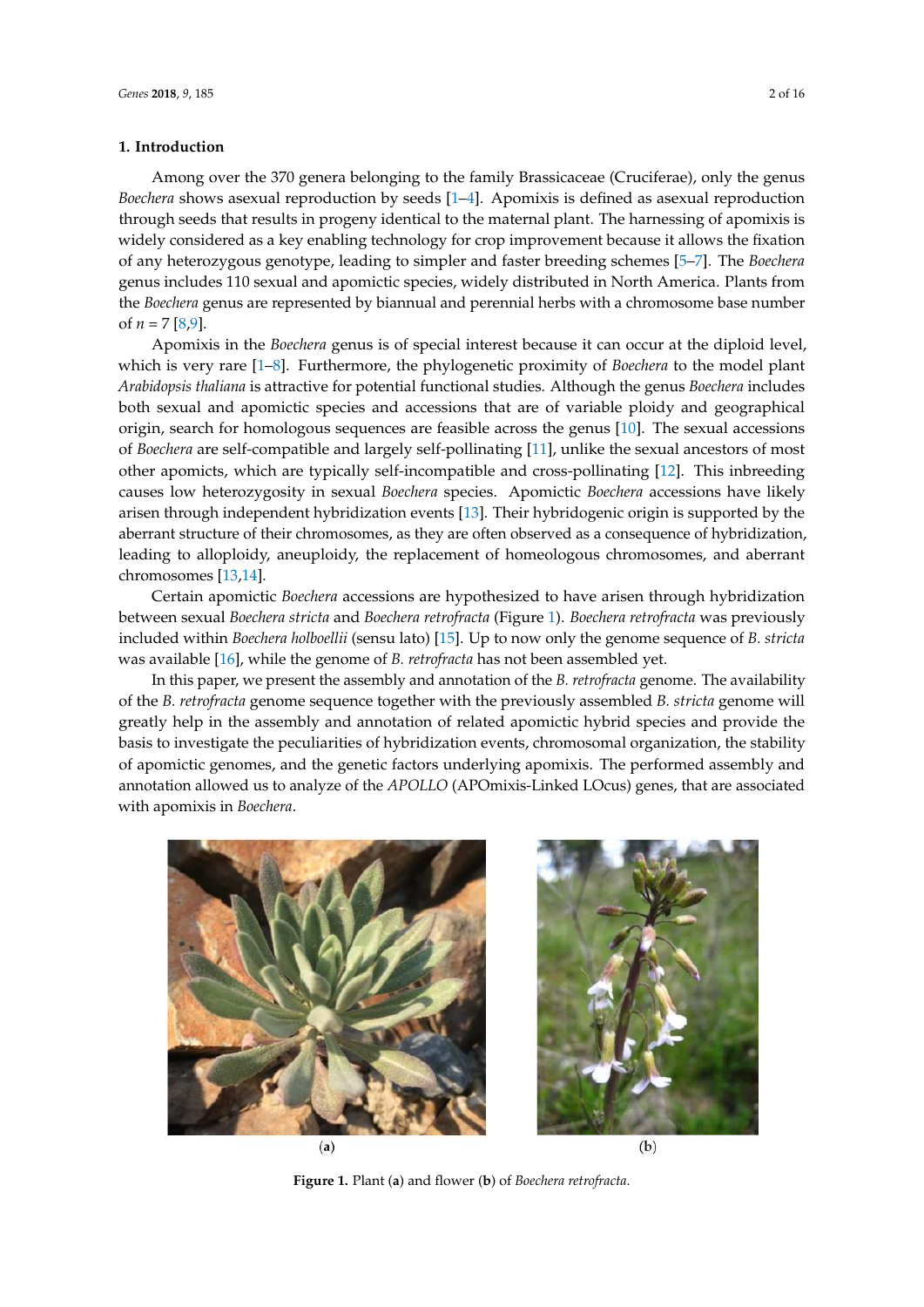# **2. Materials and Methods**

#### *2.1. Sample Information*

The reference *B. retrofracta* genotype was collected in Panther Creek, Lemhi County, Idaho, at 45◦18′11.9" N 114◦22′35.9" W, 1610 m elevation (Figure 1). Plant growth, DNA extraction, and library construction were the same as with *B. stricta* [16]. Briefly, seedlings were germinated in aseptic culture in half-strength Murashige and Skoog (MS) liquid medium. Cell nuclei were used for isolation of clean high-molecular-size nuclear DNA in Tris-EDTA (TE) buffer.

# *2.2. Sequencing Strategy*

The *B. retrofracta* genome was sequenced within the JGI Community Sequencing Project to produce sequence data for the *Boechera* genus [17]. Six libraries were constructed and sequenced using three platforms including Illumina, Roche, and Sanger: one paired-end (PE) library, four mate pairs (MP) libraries and one Sanger bacterial artificial chromosome (BAC) end library. Read length and actual insert sizes for each library are given in Appendix A (Table A1). This sequencing scheme was specially developed for the initial contig assembly by the DISCOVAR assembler [18], followed by scaffolding. Construction of genomic libraries and sequencing were performed following Lee et al [16].

#### *2.3. Raw Data Filtration and Pre-Processing*

Filtration of the PE library LIB400 was performed in two stages. First, reads containing long adapter fragments were removed using Cookiecutter [19]. Then Trimmomatic [20] was used to filter out reads with short adapter fragments. However, according to the DISCOVAR requirements no trimming or quality filtration was performed at those two stages. Only whole reads contaminated by adapters were discarded.

To process Illumina MP libraries LIB5000 and LIB7000 the NextClip [21] tool was modified to handle Cre-Lox libraries. It is important to note that original NextClip uses a very simple algorithm to align linker sequences to reads. It takes into account only the number of matching bases. As the CreLox linker is significantly longer than the Nextera linker, the number of false hits may significantly increase. To mitigate this effect, a requirement for the presence of a continuous 9-bp core alignment was added. The modified tool was named CreClip and can be found in [22].

Reads from Roche MP Libraries LIB4000R and LIB24000R were split into "forward" and "reverse" segments separated by linker. Then, low quality ends were trimmed from "reverse" segments by Trimmomatic. Finally, reverse segments were reverse complemented to mimic to Illumina MP libraries.

#### *2.4. Genome Size Estimation*

Estimation of the genome size based on the 23-mer distribution (as well as other *k*-mer based statistics) was performed using the KrATER software [23] on the LIB400 library and further compared with the previous estimations of *Boechera* genus [24].

# *2.5. Genome Assembly and Quality Evaluation*

At the assembly stage initial contigs were constructed from the filtered LIB400 reads by DISCOVAR. Then, the obtained contigs were extended using a BAC end sequencing (BES) library and the SSPACE scaffolder [25].

Before scaffolding the assessment of the actual (mean) insert size was performed. Filtered reads from all libraries were aligned to initial contigs by Burrows–Wheeler Aligner (BWA) [26]. For each library, only alignments to contigs with  $3\times$  length of the target insert size were used in the estimation (Table 1) to minimize alignment artifacts. Next, the extended contigs were scaffolded by SSPACE in two stages: at the first stage, all four MP libraries (LIB4000R, LIB5000, LIB7000, LIB24000R) were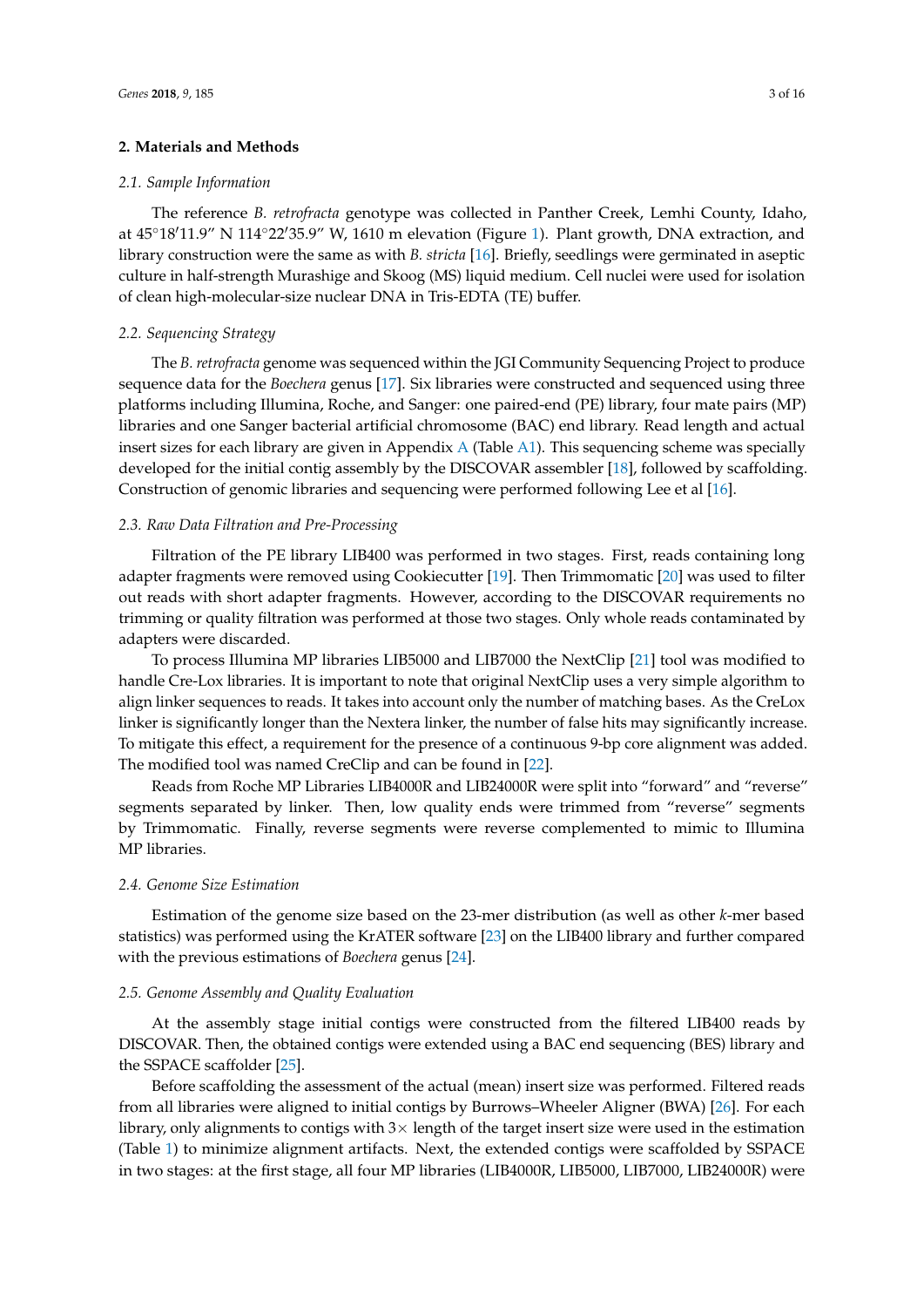used to produce raw scaffolds, at the second stage, raw scaffolds were linked to the intermediate scaffolds using the BES library only. Scaffolding was carried out in several stages because different options were required to utilize the BES data. Gap closing in the intermediate scaffolds was performed using GapCloser (a module for SOAPdenovo2) [27] on the LIB400 library only. Finally, all scaffolds with a length of less than 250 bp (i.e., less than read length of LIB400, the library used for initial contig construction) were filtered out, as the corresponding short fragments most likely are the assembly artifacts. Integrity of the assembly was verified by Core Eukaryotic Genes Mapping Approach (CEGMA) [28] and Benchmarking Universal Single-Copy Orthologs (BUSCO) [29]. A schematic diagram of the assembly pipeline is shown in Figure A1 in Appendix A.

#### *2.6. Repeats Analysis*

A de novo repeat identification in the *B. retrofracta* genome was performed using RepeatModeler [30] with default parameters. The obtained repeat library was combined with *Arabidopsis thaliana* repeats from RepBase [31], and the merged library was used to annotate repeats by RepeatMasker [32]. Then repeats in the *B. retrofracta* genome were softmasked by Bedtools [33] for the prediction of protein coding genes. Also, masking of tandem and interspersed repeats by tandem repeats finder (TRF) [34] and WindowMasker [35], respectively, were performed.

# *2.7. Variants Calling and Genotyping*

For variant calling and genotyping filtered reads were aligned to the assembled genome using BWA mem with default options. Next, the Genome Analysis Toolkit (GATK) pipeline [36] for variant calling was applied in the following way: duplicates were marked using Picard MarkDuplicates (Broad Institute, Cambridge, MA, USA), realigned reads at indels, and, finally, HaplotypeCaller (Broad Institute) was used to call variants. Only single nucleotide polymorphisms (SNPs) and indels were kept passing the following filtering criteria: QualByDepth (QD) > 2.0, FisherStrand (FS) < 20.0, RMSMappingQuality (MQ) > 40.0, MappingQualityRankSumTest (MQRankSum) > −12.5, ReadPosRankSumTest (ReadPosRankSum) > −8.0 for SNPs, and QualByDepth (QD) > 2.0, FisherStrand (FS) < 20.0, ReadPosRankSumTest (ReadPosRankSum) > −20.0 for indels, respectively. Finally, the variants falling into the repeats masked by RepeatMasker were excluded.

# *2.8. Prediction of Protein-Coding Genes and Non-Coding RNA*

The prediction of protein-coding genes was performed using a combined approach that synthesizes both homology-based and de novo predictions, where de novo predictions are used only to fill gaps and to extend the homology-based predictions. Pure de novo predictions were filtered out.

As homology-based evidence for gene presence, we have used proteins and transcripts of five closely-related species. Proteins of the four reference species—*Arabidopsis thaliana* (assembly TAIR10), *Brassica rapa* (Brapa\_1.0), *Capsella rubella* (Caprub1\_0), and *Eutrema salsugineum* (Eutsalg1\_0)—were aligned to the *B. retrofracta* assembly by Exonerate [37], using the Protein2Genome model with a maximum of three hits per protein. The obtained alignments were classified into the top (primary) and secondary hits; the coding sequence (CDS) fragments were cut from each side by 3 bp for the top hits and by 9 bp for the secondary hits. Transcripts of *B. stricta* (assembly v1.2, [16]) with marked CDS regions were also aligned to the *B. retrofracta* genome by Exonerate using the cDNA2Genome model leaving the other options unchanged. Alignments of CDS segments were not cut for top hits, but cut by 3 bp for secondary hits.

These truncated fragments were clustered and supplied as hints to the AUGUSTUS software package [38], and the CDS segments of genes were predicted in the soft-masked *B. retrofracta* assembly using *A. thaliana* gene models. Proteins were translated from the predicted genes and aligned by HMMER 3.1 [39] and BLAST [40] to the Pfam [41] and Swiss-Prot [42] databases, respectively. Only genes supported by the both hints and hits to one of the protein databases were retained; the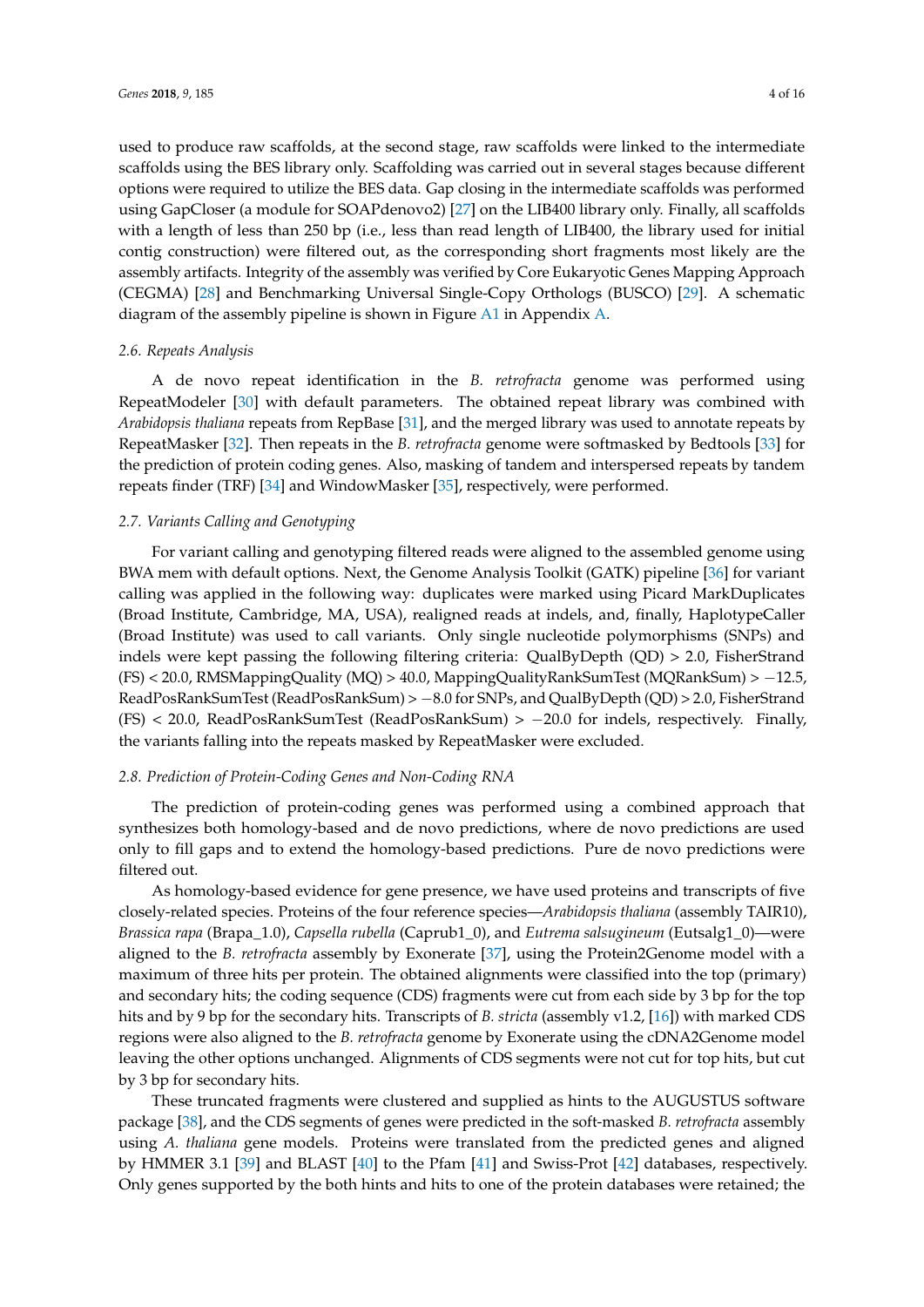rest were discarded. Transfer RNA (tRNA) and ribosomal RNA (rRNA) genes were predicted by tRNAscan-SE v1.3.1 [43] and Barrnap v0.6 [44], respectively.

#### *2.9. Phylogenetic Analysis*

The longest proteins corresponding to each predicted gene of *B. retrofracta* and six other Brassicaceae species—*B. stricta* (assembly v1.2), *A. thaliana* (TAIR10), *Arabidopsis lyrata* (v.1.0)*, Capsella rubella (Caprub1\_0), Cardamine hirsuta* (v1.0), and *Eutrema salsugineum* (Eutsalg1\_0)—were aligned to profile Hidden Markov Models (HMM) of the braNOG subset from the eggNOG database [45] using HMMER. The top hits from the alignments were extracted and used for assignment of the corresponding proteins to orthologous groups, followed by extraction of single-copy orthologs.

To verify topology concordance and get a basis for future studies of positive selection, a species tree reconstruction was performed. Single-copy orthologous proteins of the seven species included in the analysis were aligned by multiple alignment using fast Fourier transform (MAFFT) [46]. Based on the obtained protein alignments, a maximum likelihood tree was reconstructed by RAxML v8.2 [47] with the PROTGAMMAAUTO option, and the JTT fitting model was tested with 1000 bootstrap replications. The tree was rooted with *E. salsugineum* as an outgroup. The resulting tree was drawn with FigTree software [48].

# *2.10. APOLLO Evolution Analysis*

The evolutionary history of *APOLLO* gene was inferred by using the Maximum Likelihood method. Initial alignment of corresponding CDS was performed using prank v.140110 [49] in codon-aware mode. The alignment result was further used for building phylogenetic tree basing on the Tamura-Nei model [50,51]. The tree with the highest log likelihood (−12,153.79) was selected (see Section 3.7, Figure 4). Initial tree(s) for the heuristic search were obtained automatically by applying Neighbor-Join and BioNJ algorithms to a matrix of pairwise distances estimated using the maximum composite likelihood (MCL) approach, and then selecting the topology with superior log likelihood value. All positions containing gaps and missing data were eliminated. There were a total of 1158 positions in the final dataset. Evolutionary analyses were conducted in MEGA7 [52].

#### *2.11. Whole-Genome Comparison*

As a preliminary step for the future whole-genome comparison of different *Boechera* species a whole genome alignment was performed via Cactus multiple genome aligner [53] and further visualized with web-tool ClicO FS [54] based on Circos [55].

For further information about the initial data and results, see Appendix B.

# **3. Results**

#### *3.1. k-mer Based Statistics*

*k*-mer spectrum built by KrATER [23] is shown in Figure 2. The 23-mer distribution has a peak of erroneous 23-mers at  $1\times$  coverage corresponding to sequencing errors and one major peak at 371× coverage corresponding to diploid 23-mers (shared between homologous chromosomes), but no significant peak related to heterozygous genome positions was detected (Figure 2). However, we detected several small additional peaks at double ( $737\times$ ) and triple ( $1120\times$ ) depth, which are probably related to duplications and triplications, respectively.

The genome size of *B. retrofracta* was estimated to be close to 227 Mbp, which is close to the previous estimations of a minimal genome size of 200 Mbp in the *Boechera* genus [24].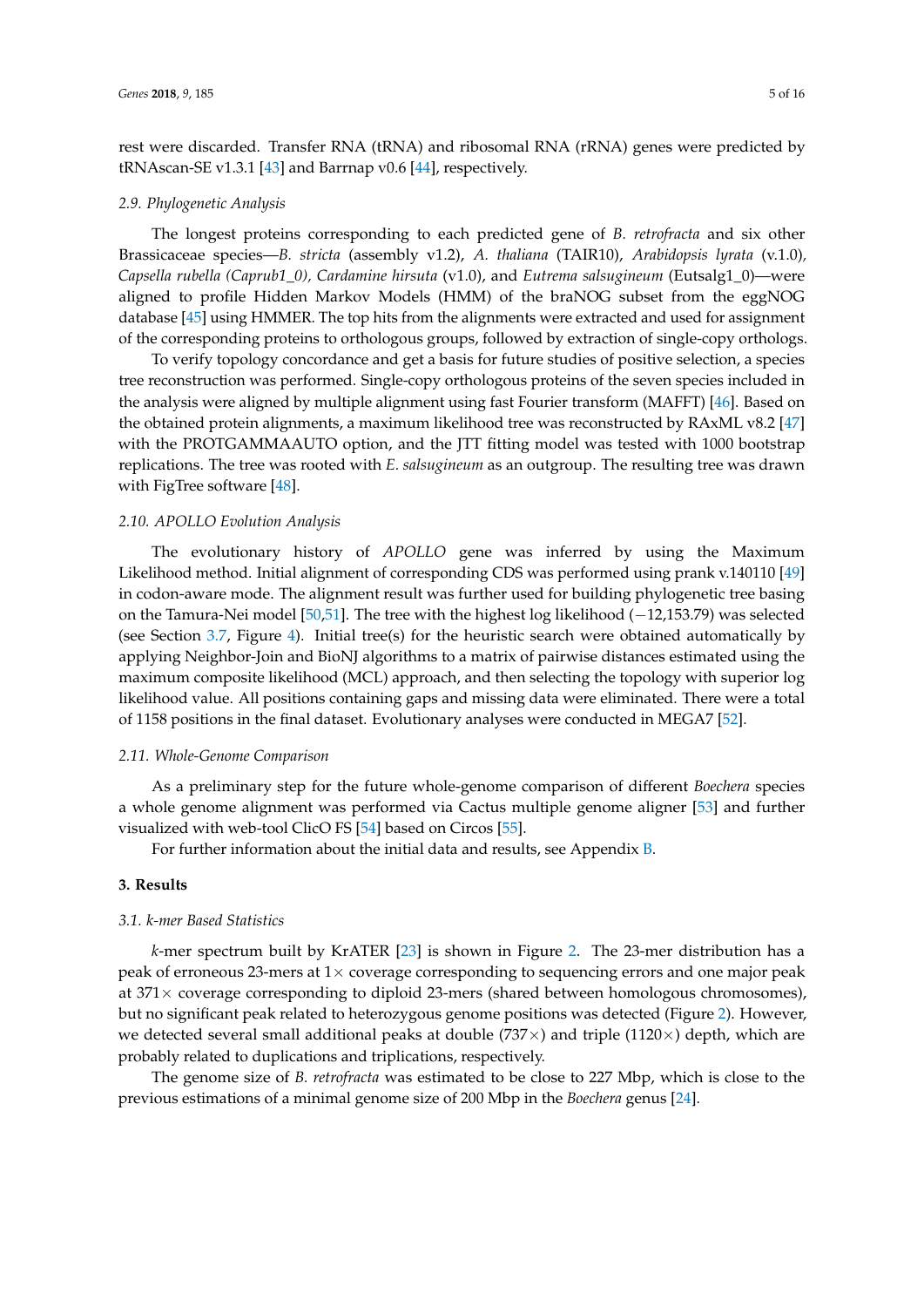

**Figure 2.** Distribution of 23-mers for PE LIB400 library. Only one major peak at  $371 \times$  coverage is present, however there are detectable duplications and triplications at  $737\times$  and  $1120\times$  coverage (upper plot, Y axis is on a logarithmic scale).

#### *3.2. Genome Assembly and Evaluation*

We have achieved N50 of 2,297,899 bp, L50 of 25, and a total assembly length of 222.25 Mbp for the final scaffolds, which is very close to our 23-mer based estimation. Detailed statistics including N50 and total assembly values for every stage of the assembly pipeline are listed in Tables 1 and 2. It is important to note that the final assembly (Table 1, column final scaffolds) has smaller size than previous intermediate assemblies due to the last filtration step. All scaffolds shorter than 250 bp (a read length of LIB400) were treated as artifacts of assembly and were removed. However, size of final assembly (222.25 Mbp) is closer to estimated genome size (226.87 Mbp) than the size of intermediate assemblies.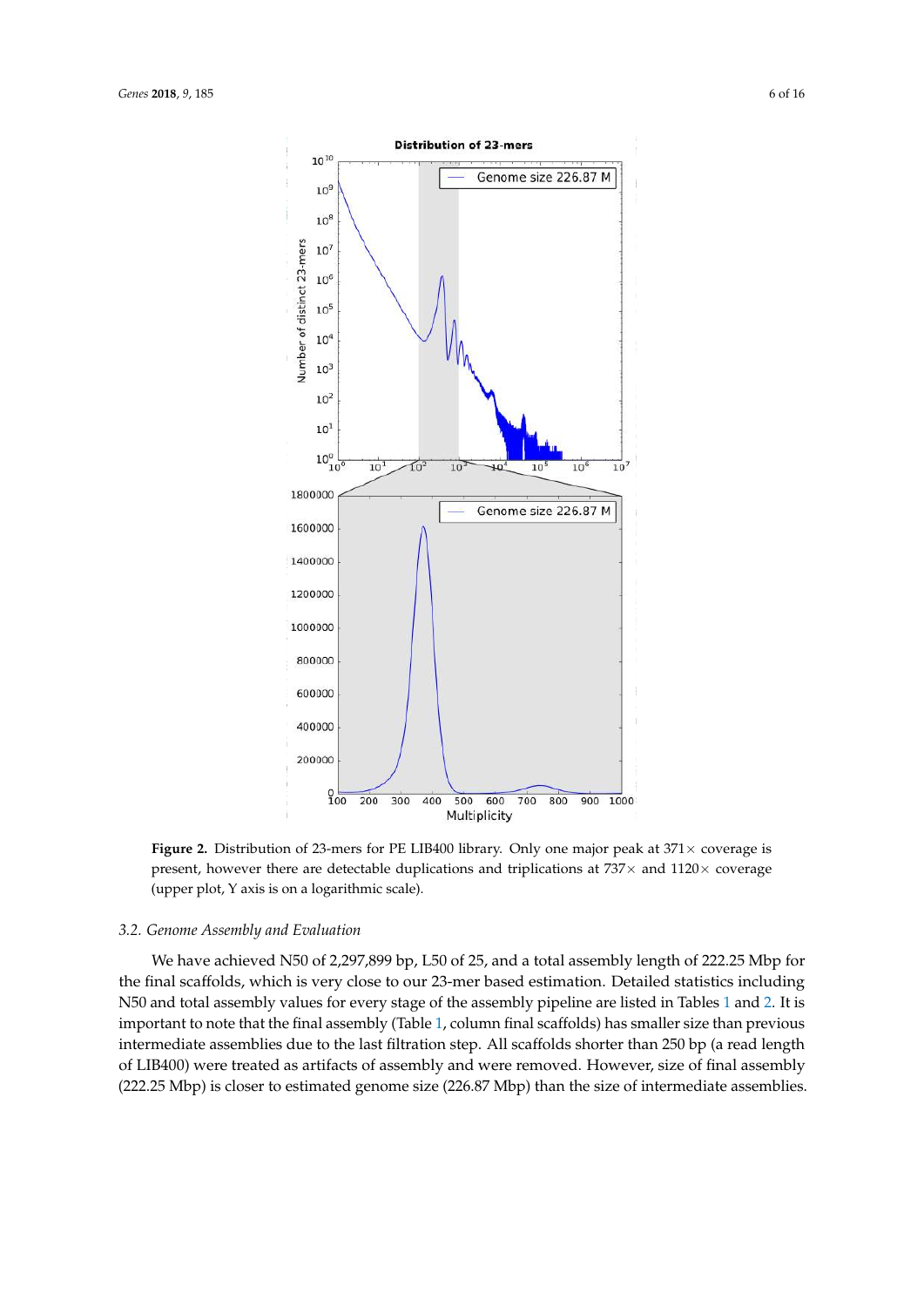| Parameter      | Contigs     | Extended<br>Contigs | Raw<br><b>Scaffolds</b> | Intermediate<br><b>Scaffolfs</b> | <b>Gap Closed</b><br><b>Scaffolds</b> | Final<br><b>Scaffolds</b> |
|----------------|-------------|---------------------|-------------------------|----------------------------------|---------------------------------------|---------------------------|
| Longest contig | 791.985     | 792.340             | 8.101.256               | 9.045.706                        | 9.049.080                             | 9.049.080                 |
| Ns             | 28.100      | 28.100              | 11.890.519              | 16.366.994                       | 12.409.189                            | 12.409.189                |
| Total length   | 225.649 216 | 226,402,628         | 236,469,041             | 240,945,496                      | 241.014.839                           | 222.253.471               |

**Table 1.** General statistics for all stages of the assembly pipeline.

**Table 2.** N50 values for all stages of the assembly pipeline and several different cutoffs for minimal scaffold length.

| Scaffold Length<br>Cutoff | Contigs | Extended<br>Contigs | Raw<br><b>Scaffolds</b> | Intermediate<br><b>Scaffolfs</b> | Gap Closed<br><b>Scaffolds</b> | Final<br><b>Scaffolds</b> |
|---------------------------|---------|---------------------|-------------------------|----------------------------------|--------------------------------|---------------------------|
| all                       | 85.286  | 84.648              | 1.256.534               | 1.898.006                        | 1,898,985                      | 2.297.899                 |
| >100                      | 85.286  | 84.648              | 1.256.534               | 1.898.006                        | 1,898,985                      | 2.297.899                 |
| >250                      | 101.388 | 100.393             | 1.442.421               | 2.296.484                        | 2.297.899                      | 2.297.899                 |
| >500                      | 115.732 | 115.486             | 1,538,795               | 2,678,857                        | 2,680,941                      | 2,680,941                 |
| >1000                     | 122.300 | 121.678             | 1.704.064               | 2.678.857                        | 2,680,941                      | 2,680,941                 |

Evaluation of the assembly completeness was performed using CEGMA [28] and BUSCO [29]. In the assembled genome 242 (97.58%) complete core eukaryotic genes (CEGs) were identified. Out of 1440 BUSCO genes from the Embryophyta, set only 12 (0.8%) genes were not found, 6 were fragmented, 36 (2.5%) were duplicated and 1422 (98.8%) were complete. This high fraction of complete BUSCO genes suggests high completeness of the assembly and its integrity at least in gene-coding regions.

#### *3.3. Repeats Annotation*

In total approximately 85 Mbp (38.13%) of the assembly were masked. The detailed description of the annotated repeat types is listed in Table 3. It is important to note that a large number (10.96% of the assembly size) of interspersed repeats was not classified. The results are shown in Table 4.

| <b>Class</b>               | <b>Number of Elements</b> | Total Length (bp) | Fraction of Assembly (%) |
|----------------------------|---------------------------|-------------------|--------------------------|
|                            |                           |                   |                          |
| <b>SINEs</b>               | 577                       | 125.298           | 0.06                     |
| <b>LINEs</b>               | 7075                      | 4,351,241         | 1.96                     |
| LTR elements               | 51,040                    | 40,608,195        | 18.27                    |
| DNA elements               | 31,638                    | 12,868,684        | 5.79                     |
| Unclassified               | 82,693                    | 24,363,135        | 10.96                    |
| Total interspersed repeats |                           | 82,316,553        | 37.04                    |
| Small RNA                  | 5461                      | 1,599,354         | 0.72                     |
| <b>Satellites</b>          | 1541                      | 573,026           | 0.26                     |
| Simple repeats             | 2044                      | 363,642           | 0.16                     |
| Low complexity             | 56                        | 7456              | $\Omega$                 |

**Table 3.** Repeats found by RepeatMasker.

**Table 4.** Results of repeat masking performed by three different tools: RepeatMasker [32], TRF [34], WindowMasker [35].

| Tool         | <b>Number of Repeats</b> | Total Length (Mbp) |
|--------------|--------------------------|--------------------|
| RepeatMasker | 173,023                  | 82.31              |
| TRF          | 100,593                  | 17.41              |
| Windowmasker | 1,104,650                | 64.20              |

# *3.4. Variant Calling and Genotyping*

In the genome 3341 SNPs and 1317 indels were detected. Among these, 103 (3.08%) SNPs and 97 (7.37%) indels were homozygous and, therefore, most likely artifacts of alignment or assembly or SNP calling. Mean heterozygous SNP and indel densities in non-masked regions (138 Mbp in total)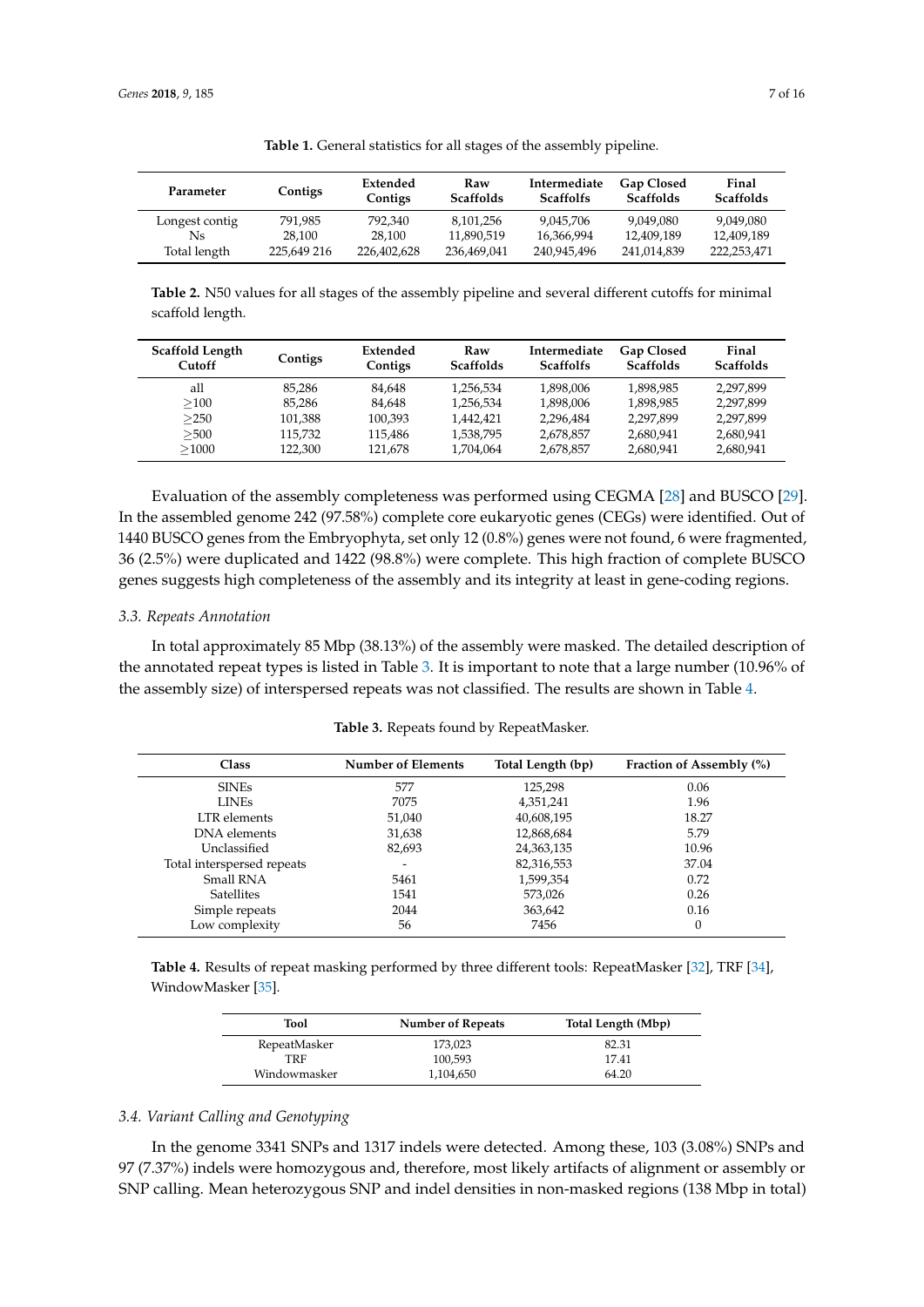are 0.0235 SNP and 0.0089 indel per Kbp, respectively, suggesting a very low heterozygosity of the *B. retrofracta* genome.

# *3.5. Prediction of Protein-Coding Genes and Non-Coding RNAs*

In total 27,048 genes with 28,269 transcripts were predicted. tRNA and rRNA genes predicted by tRNAscan-SE and Barrnap are given in Tables 5 and 6 respectively.

| tRNA Type                                                | Number |
|----------------------------------------------------------|--------|
| tRNAs decoding standard 20 AA                            | 1126   |
| Selenocysteine tRNAs (TCA)                               | 0      |
| Possible suppressor tRNAs (CTA,TTA)                      | 3      |
| tRNAs with undetermined isotypes                         | 5      |
| Resolution of Brassicaceae Phylogeny Using Nuclear Genes |        |
| Uncovers Nested Radiations and Supports Convergent       | 32     |
| Morphological Evolution Predicted pseudogenes            |        |
| <b>Total tRNAs</b>                                       | 1166   |

| <b>Table 5.</b> Annotated transfer RNAs (tRNAs). |  |  |  |
|--------------------------------------------------|--|--|--|
|--------------------------------------------------|--|--|--|

**Table 6.** Annotated ribosomal RNAs (rRNAs).

| rRNA       | Complete $($ >80% of Expected Length) | Partial (<80% of Expected Length) |
|------------|---------------------------------------|-----------------------------------|
| 5.8S       | 178                                   | 53                                |
| 5S         | 601                                   | 104                               |
| <b>28S</b> |                                       | 1782                              |
| 18S        |                                       | 1458                              |
| <b>12S</b> |                                       | 173                               |
| 16S        |                                       | 607                               |

# *3.6. Species Tree Reconstruction*

In course of the assignment of proteins to orthologous groups 8959 single-copy orthologs were identified among the seven species (*B. retrofracta*, *B. stricta*, *A. thaliana*, *A. lyrata*, *C. rubella, C. hirsuta*, and *E. salsugineum*).

The corresponding phylogenetic tree was rooted with *E. salsugineum* as an outgroup (Figure 3). All nodes have a high support and no topology discordance was found with the tree reconstructed previously by Huang et al [52].



**Figure 3.** Phylogenetic tree of seven Brassicaceae species used for analysis. Maximum likelihood tree was reconstructed by RAxML using 8959 single copy orthologs and was tested with 1000 bootstrap replicates. Numbers near nodes represent corresponding bootstrap support.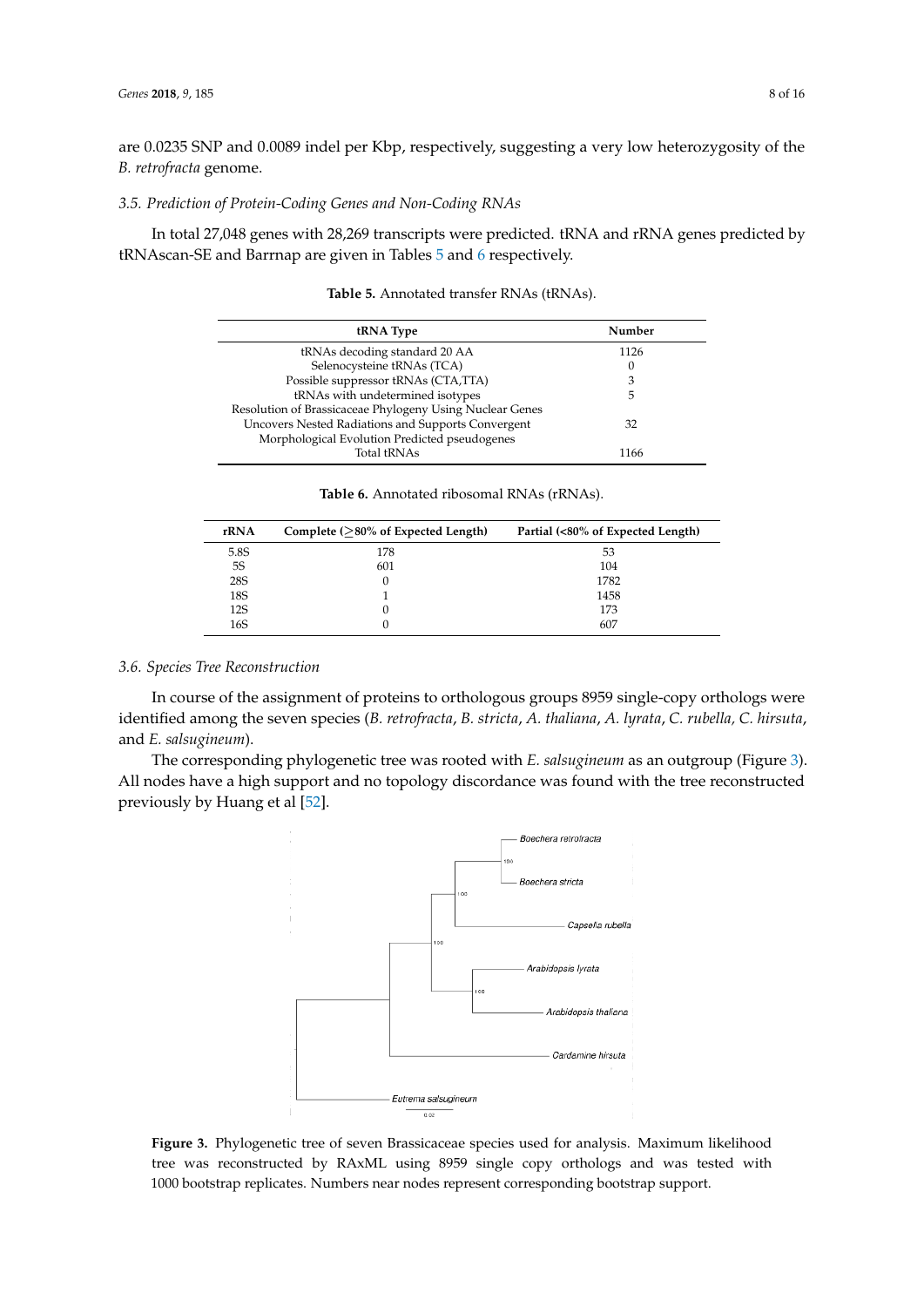# *3.7. Analysis of Evolution of the APOLLO Locus*

Results from Corral et al. [56] suggest that *APOLLO* (aspartate glutamate aspartate aspartate histidine exonuclease) is one of the important apomixis-related genes in *Boechera*. It was shown that the *APOLLO* locus has several alleles with apomixis-associated polymorphisms. All studied apomictic plants carry at least one of the "apoalleles", while both copies in sexual genotypes were "sexalleles".

In this study we decided to take a closer look to this locus in our assembly and other Brassicaceae species in this study. Along with an exact copy of the *APOLLO* locus, we also found two other, more distant copies, which may indicate past duplication events. We searched for these orthologs in other species, and reconstructed phylogenetic tree (Figure 4). All Brassicaceae genomes in the study also carried these three copies, related to the clusters of orthologous genes ENOG410BURN (*APOLLO* locus), ENOG410BUTR, and ENOG410C333 in the EggNOG database.

We observed that branches in the tree were grouped by genes rather than by species, suggesting that the triplication event took place before the separation of the Brassicaceae species in this study. It is worth noting that in *Populus trichocarpa* genome there is only one copy of these locus, which gives an upper-bound time estimate of the series of duplication events.

We also examined *APOLLO* alleles (both apo- and sex-alleles) described in *Boechera ssp*. by Corral et al. [56]. We can see that these alleles arise after the separation of the *Boechera* genus, and compose two separate clades. Given the fact that *B.retrofracta* and *B.stricta* are the sexual species, it was not surprising that in both cases all corresponding polymorphic sites were in the "sexallele"-state, and clustered with sex-alleles.



**Figure 4.** Phylogenetic tree of the isoforms of *APOLLO* locus (exonuclease NEN) in seven species of interest and alleles of *APOLLO* locus of apomictic *Boechera* species from Corral et al (2013) [56]. Sequences of *Populus trichocarpa*, *Vitus vinifera* and *Glycine max* were used as outgroup. The clade related to the *APOLLO* locus is shown in green, with apo-alleles shown in red. Numbers near nodes represent corresponding bootstrap support.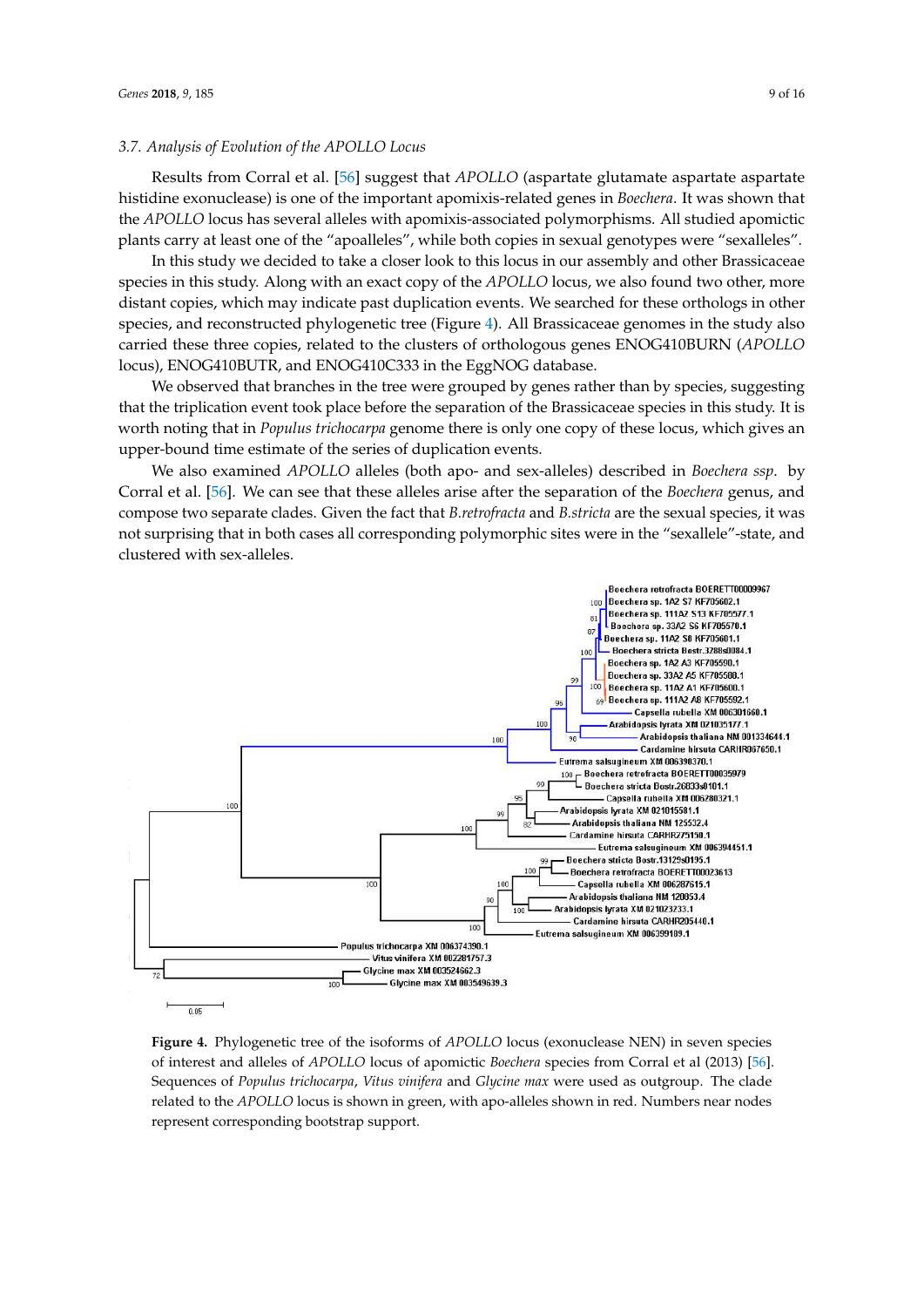We calculated the Ka/Ks ratio for the internal branches in this tree and found that branch leading to apo-alleles is under positive selection (Ka/Ks 1.4646, the branch is shown in red in Figure 4), which is typical for paralogues that are required to serve a novel function.

The *APOLLO* gene was initially described in *A. thaliana* as an exonuclease, protein NEN3, Q9CA74 in Uniprot database [42], probably involved in enucleation of sieve elements, whereas two other copies were described as NEN1 (Q9FLR0) and NEN2 (Q0V842). Given that, we may suggest an evolutionary scenario where, after the series of duplications, one of the NEN protein copies in the common ancestor of *Boechera* spp. might have acquired alter regulation, and might induce development of the apomictic reproduction from the ancestral "sexual" state, following by separation of the apomictic lineages.

That could explain the phenomena of the diploid apomictic *Boechera*, emerged as a result of duplication events rather than polyploidy.

#### *3.8. Whole-Genome Comparison*

As an example of whole-genome comparison a Circos plot was built for *B. retrofracta* and *B. stricta* (Appendix C). Since both assemblies are performed on a scaffold level, it is difficult to highlight any large genome rearrangements. However, this plot is a visual way to represent the scatteredness of both assemblies.

# **4. Discussion**

In this study we present a de novo assembly and annotation of the genome of *Boechera retrofracta*, a perennial flowering plant belonging to Brassicaceae family that is native to North America. The genome of *B. retrofracta* demonstrated a very low level of heterozygosity compare to the genomes of apomictic accessions [2,8–16]. Notably, repeats in the genome of *B. retrofracta* occupied almost 40% of the genome space. Nearly half of them were long terminal repeats (LTRs) (18.27%). The genome size was found to be 227 Mb, nearly two-fold larger than the *Arabidopsis thaliana* genome (Table 7). At the same time the amount of protein-coding genes in the genome of *B. retrofracta* is slightly less then in the *B. stricta* and *A. thaliana* genomes and much less than that in the *A. lyrata* genome (Table 1). Despite the largest genome size, the number of predicted transcripts in *B. retrofracta* is the smallest among the four Brassicaceae species compared (Table 1). The presence of a slightly greater number of genes in *B. stricta* compared with *B. retrofracta*, despite a smaller genome size, may be associated with aneuploidy of the chromosomal fragments, or genome rearrangements occurred as a result of interhybridization, which is characteristic of many *Boechera* species and accessions.

**Table 7.** Comparison of genome characteristics of *Boechera retrofracta* with previously sequenced *Boechera stricta* and *Arabidopsis thaliana* genomes. Source for *B.retrofracta*—this paper, *B.stricta*, *Arabidopsis lyrata* and *A.thaliana*—Phytozome v12.1 database [57].

|                     | Boechera<br>retrofracta | Boechera stricta<br>v.1.2 | Arabidopsis lyrata<br>v2.1 | Arabidopsis<br>thaliana TAIR10 |
|---------------------|-------------------------|---------------------------|----------------------------|--------------------------------|
| Total length        | 227 M                   | 184 M                     | 207 Mb                     | 135 Mb                         |
| Chromosomes         | $n=7$                   | $n=7$                     | $n=8$                      | $n=5$                          |
| Protein-coding loci | 27,048                  | 27,416                    | 31,073                     | 27,416                         |
| Transcripts         | 28,269                  | 29,812                    | 33,132                     | 35,386                         |

As an example of how the genome of the sexual species *B. retrofracta* could be used to study evolution and origin of apomixis, we performed an evolutionary analysis of the three alleles of the *APOLLO* (APOmixis-Linked LOcus) gene (apo- and sex-alleles) described by Corral et al [56]. We examined this gene in more detail in our assembly and in other Brassicaseae species. Along with the described copy of *APOLLO*, we also found two other, more distant copies, which evidently arose by two sequential gene duplications (triplication). The *APOLLO* phylogenetic tree may indicate that triplication event occurred before the separation of Brassicaceae species under study (Figure 4).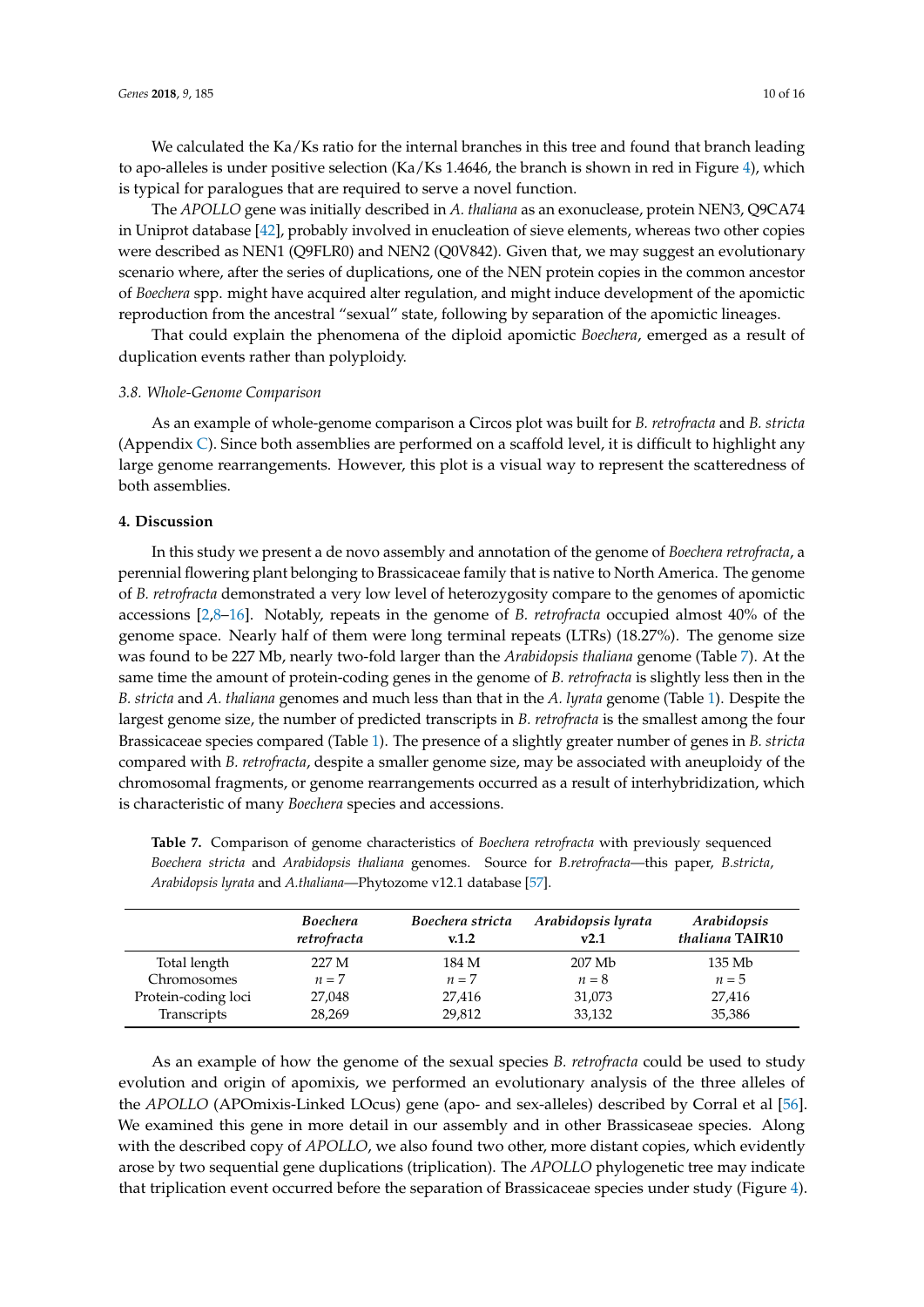We also analyzed the *APOLLO* alleles described in *Boechera ssp*. It was clear that these alleles arose after separation of the *Boechera* genus. In sexual *B. retrofracta* and *B. stricta* polymorphic sites corresponded to the "sexallele"-state and clustered with sex-alleles of the other species.

These results are compatible with an evolutionary scenario where, after the series of duplications, one of the NEN exonuclease protein (ancestor of *APOLLO*) copies in the common ancestor of *Boechera* spp. experiencing relaxed selection might be deregulated, promoting development of the apomictic reproduction from the ancestral "sexual" state, following by separation of the apomictic lineages. This model of evolution of *APOLLO* alleles might explain the phenomenon of apomictic development in *Boechera* in the diploid condition, emerged as a result of duplication events rather than polyploidy.

In conclusion, increasing number of sequenced genomes from the economically important Brassicaceae family will facilitate future genetic, genomic, evolutionary, and domestication studies in this family. *B. retrofracta* is thought to be an ancestor of certain hybrids including apomictic species, for example *Boechera divaricarpa*. Consequently, the genome assembly presented in this report may help with the challenging genome assembly of highly heterozygous hybrid *Boechera* species that are apomictic. Thus, the *B. retrofracta* genome reported here will provide a basis to decipher the hybridogenesis events that led to the formation of apomictic *Boechera* accessions.

**Acknowledgments:** This work was supported by grants 16-54-21014 and 15-54-45001 from the Russian Foundation for Basic Research and by grant 1.52.1647.2016 from St. Petersburg State University (to V.B.), grant IZLRZ3\_163885 from the Swiss National Science Foundation (to U.G.) through the Scientific & Technological Cooperation Programme Switzerland-Russia (STCPSR). US National Science Foundation Doctoral Dissertation Improvement Grant 1311269 (to C.R.) and grant R01 GM086496 from the National Institutes of Health (USA) (to T.M.O.). Work conducted by the US Department of Energy Joint Genome Institute was supported by the Office of Science of the US Department of Energy under Contract No. DE-AC02-05CH11231. The research was carried out within the framework of the state assignment No. AAAA-A18-118030790063-6 to BIN RAS.

**Author Contributions:** T.M.O., V.B., D.S.R. and U.G. designed the study. T.M.O., C.R., J.S., D.S. and K.P. gathered samples, extracted and sequenced genomic DNA. S.K., A.K., D.Z., E.B. and M.R. performed genome assembly, annotation and phylogenetic analysis. S.K., V.B., M.R., E.B. and R.B. wrote manuscript with revision by all other authors. All authors read and approved the final manuscript.

**Conflicts of Interest:** The authors declare no conflict of interest.

# **Appendix A**

| ID         | Library Type       | Platform | Read Length              | Mean Insert Size (bp) | <b>Number of Reads Pairs</b> |
|------------|--------------------|----------|--------------------------|-----------------------|------------------------------|
| LIB400     | paired ends        | Illumina | 250                      | 402                   | 189788627                    |
| LIB4000R   | mate pairs         | Roche    | $\overline{\phantom{a}}$ | 4014                  | 3259085                      |
| LIB5000    | mate pairs         | Illumina | 150                      | 4877                  | 19083787                     |
| LIB7000    | mate pairs         | Illumina | 150                      | 6882                  | 34066282                     |
| LIB24000R  | mate pairs         | Roche    | $\overline{\phantom{a}}$ | 24,332                | 672098                       |
| <b>BES</b> | BAC end sequencing | Sanger   |                          | 147,708               | 17775                        |

**Table A1.** Sequencing scheme of *Boechera retrofracta* genome.

Abbreviations: BAC, bacterial artificial chromosome; BES, BAC end sequencing.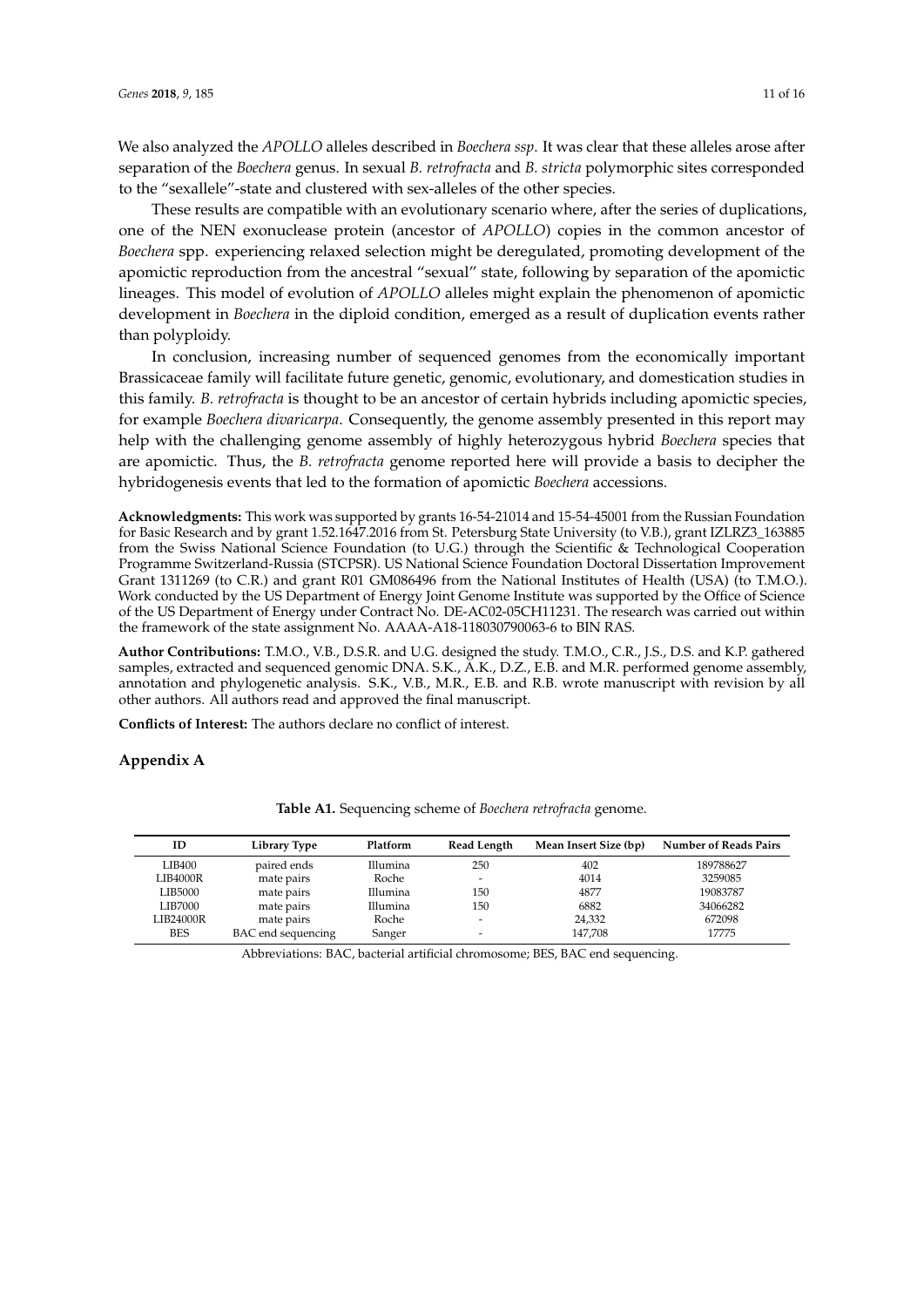



**Figure A1.** Pipeline used to assembly genome of *Boechera retrofracta*.

# **Appendix B**

The original data could be found at: http://public.dobzhanskycenter.ru/ad89dedc8b4674276c9 b0760f29b07af/ or at NCBI, BioProject ID: PRJNA418376.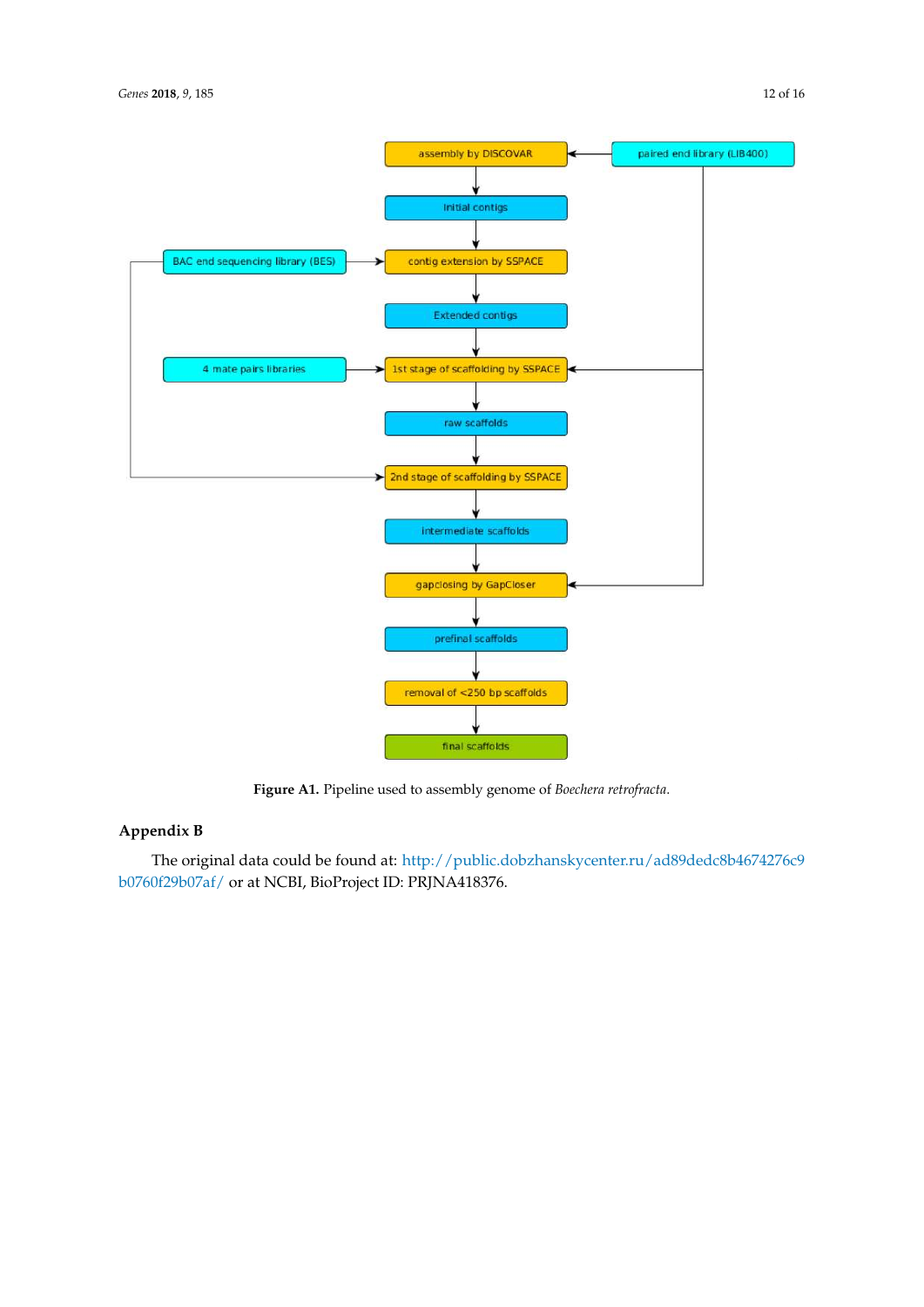# **Appendix C**



# Comparison of B.retrofracta and B.stricta

Generated by clicO using Circos tool. Powered by CodonGenomics

**Figure A2.** Comparison of *Boechera stricta* and *Boechera retrofracta* genomes on a scaffold level.

# **References**

- 1. Sharbel, T.F.; Mitchell-Olds, T. Recurrent polyploid origins and chloroplast phylogeography in the *Arabis holboellii* complex (Brassicaceae). *Heredity* **2001**, *87*, 59–68. [CrossRef] [PubMed]
- 2. Schranz, M.E.; Dobes, C.; Koch, M.A.; Mitchell-Olds, T. Sexual reproduction, hybridization, apomixis and polyploidization in the genus *Boechera* (Brassicaceae). *Am. J. Bot.* **2005**, *92*, 1797–1810. [CrossRef] [PubMed]
- 3. Naumova, T.N. Apomixis and amphimixis in flowering plants. *Cytol. Genet.* **2008**, *3*, 51–63. [CrossRef]
- 4. Aliyu, O.M.; Schranz, M.E.; Sharbel, T.F. Quantitative variation for apomictic reproduction in the genus *Boechera* (Brassicaceae). *Am. J. Bot.* **2010**, *97*, 1719–1731. [CrossRef] [PubMed]
- 5. Koltunow, A.M.; Grossniklaus, U. Apomixis: A developmental perspective. *Annu. Rev. Plant Biol.* **2003**, *54*, 547–574. [CrossRef] [PubMed]
- 6. Rodríguez-Leal, D.; Vielle-Calzada, J.P. Regulation of apomixis: Learning from sexual experience. *Curr. Opin. Plant Biol.* **2012**, *15*, 549–555. [CrossRef] [PubMed]
- 7. Brukhin, V. Molecular and genetic regulation of apomixis. *Russ. J. Genet.* **2017**, *53*, 943–964. [CrossRef]
- 8. Windham, M.D.; Al-Shehbaz, I.A. New and noteworthy species of *Boechera* (Brassicaceae) II: Apomictic hybrids. *Harv. Pap. Bot.* **2007**, *11*, 257–274. [CrossRef]
- 9. Windham, M.D.; Al-Shehbaz, I.A. New and noteworthy species of *Boechera* (Brassicaceae) III: Additional sexual diploids and apomictic hybrids. *Harv. Pap. Bot.* **2007**, *12*, 235–257. [CrossRef]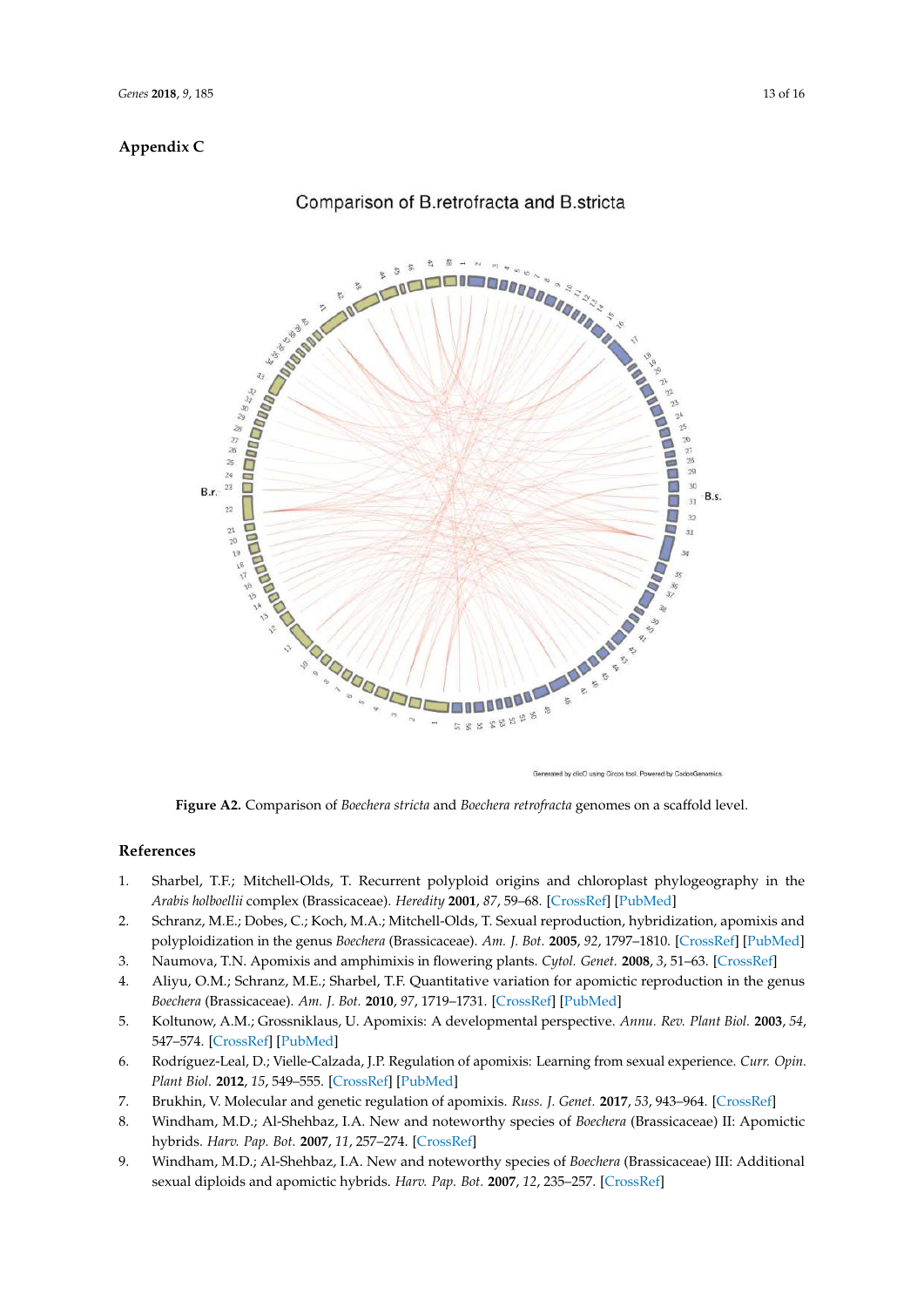- 10. Lovell, J.T.; Williamson, R.J.; Wright, S.I.; McKay, J.K.; Sharbel, T.F. Mutation Accumulation in an Asexual Relative of *Arabidopsis*. *PLoS Genet.* **2017**, *13*, e1006550. [CrossRef] [PubMed]
- 11. Rushworth, C.A.; Song, B.H.; Lee, C.R.; Mitchell-Olds, T. *Boechera*, a model system for ecological genomics. *Mol. Ecol.* **2011**, *20*, 4843–4857. [CrossRef] [PubMed]
- 12. Beck, J.B.; Alexander, P.J.; Allphin, L.; Al-Shehbaz, I.A.; Rushworth, C.; Bailey, C.D.; Windham, M.D. Does hybridization drive the transition to asexuality in diploid *Boechera*? *Evolution* **2011**, *66*, 985–995. [CrossRef] [PubMed]
- 13. Kantama, L.; Sharbel, T.F.; Schranz, M.E.; Mitchell-Olds, T.; de Vries, S.; de Jong, H. Diploid apomicts of the *Boechera holboellii* complex display large-scale chromosome substitutions and aberrant chromosomes. *Proc. Natl. Acad. Sci. USA* **2007**, *104*, 14026–14031. [CrossRef] [PubMed]
- 14. Mandáková, T.; Schranz, M.E.; Sharbel, T.F.; de Jong, H.; Lysak, M.A. Karyotype evolution in apomictic *Boechera* and the origin of the aberrant chromosomes. *Plant J.* **2015**, *82*, 785–793. [CrossRef] [PubMed]
- 15. Windham, M.D.; Al-Shehbaz, I.A. New and noteworthy species of *Boechera* I: Sexual diploids. *Harv. Pap. Bot.* **2006**, *11*, 61–88. [CrossRef]
- 16. Lee, C.R.; Wang, B.; Mojica, J.P.; Mandáková, T.; Prasad, K.V.S.K.; Goicoechea, J.L.; Perera, N.; Hellsten, U.; Hundley, H.N.; Johnson, J.; Grimwood, J.; et al. Young inversion with multiple linked QTLs under selection in a hybrid zone. *Nat. Ecol. Evol.* **2017**, *1*, 0119. [CrossRef] [PubMed]
- 17. Why Sequence Boechera holboellii? Available online: http://jgi.doe.gov/why-sequence-boechera-holboellii/ (accessed on 1 November 2017).
- 18. Weisenfeld, N.I.; Yin, S.; Sharpe, T.; Lau, B.; Hegarty, R.; Holmes, L.; Sogoloff, B.; Tabbaa, D.; Williams, L.; Russ, C.; Nusbaum, C.; et al. Comprehensive variation discovery in single human genomes. *Nat. Genet.* **2014**, *46*, 1350–1355. [CrossRef] [PubMed]
- 19. Starostina, E.; Tamazian, G.; Dobrynin, P.; O'Brien, S.; Komissarov, A. Cookiecutter: A tool for kmer-based read filtering and extraction. *bioRxiv* **2015**. [CrossRef]
- 20. Bolger, A.M.; Lohse, M.; Usadel, B. Trimmomatic: A flexible trimmer for Illumina sequence data. *Bioinformatics* **2014**, *30*, 2114–2120. [CrossRef] [PubMed]
- 21. Leggett, R.M.; Clavijo, B.J.; Clissold, L.; Clark, M.D.; Caccamo, M. NextClip: An analysis and read preparation tool for Nextera Long Mate Pair libraries. *Bioinformatics* **2013**, *30*, 566–568. [CrossRef] [PubMed]
- 22. Kliver, S. CreClip. Available online: https://github.com/mahajrod/CreClip (accessed on 1 July 2016).
- 23. Kliver, S.; Tamazian, G.; O'Brien, S.J.; Brukhin, V.; Komissarov, A. KrATER (K-mer Analysis Tool Easy to Run). Available online: https://github.com/mahajrod/KrATER (accessed on 1 November 2017).
- 24. Anderson, J.T.; Willis, J.H.; Mitchell-Olds, T. Evolutionary genetics of plant adaptation. *Trends Genet.* **2011**, *27*, 258–266. [CrossRef] [PubMed]
- 25. Boetzer, M.; Henkel, C.V.; Jansen, H.J.; Butler, D.; Pirovano, W. Scaffolding pre-assembled contigs using SSPACE. *Bioinformatics* **2010**, *27*, 578–579. [CrossRef] [PubMed]
- 26. Li, H.; Durbin, R. Fast and accurate short read alignment with Burrows–Wheeler transform. *Bioinformatics* **2009**, *25*, 1754–1760. [CrossRef] [PubMed]
- 27. Luo, R.; Liu, B.; Xie, Y.; Li, Z.; Huang, W.; Yuan, J.; Tang, J. SOAPdenovo2: An empirically improved memory-efficient short-read de novo assembler. *GigaScience* **2012**, *1*, 18. [CrossRef] [PubMed]
- 28. Parra, G.; Bradnam, K.; Korf, I. CEGMA: A pipeline to accurately annotate core genes in eukaryotic genomes. *Bioinformatics* **2007**, *23*, 1061–1067. [CrossRef] [PubMed]
- 29. Simão, F.A.; Waterhouse, R.M.; Ioannidis, P.; Kriventseva, E.V.; Zdobnov, E.M. BUSCO: Assessing genome assembly and annotation completeness with single-copy orthologs. *Bioinformatics* **2015**, *31*, 3210–3212. [CrossRef] [PubMed]
- 30. Smit, A.F.A.; Hubley, R. *RepeatModeler Open*, version 1.0; Institute for Systems Biology: Seattle, WA, USA, 2008.
- 31. Bao, W.; Kojima, K.K.; Kohany, O. Repbase Update a database of repetitive elements in eukaryotic genomes. *Mob. DNA* **2015**, *6*, 11. [CrossRef] [PubMed]
- 32. Smit, A.F.A.; Hubley, R.; Green, P. *RepeatMasker Open*, version 4.0; Institute for Systems Biology: Seattle, WA, USA, 2013.
- 33. Quinlan, A.R.; Hall, I.M. BEDTools: A flexible suite of utilities for comparing genomic features. *Bioinformatics* **2010**, *26*, 841–842. [CrossRef] [PubMed]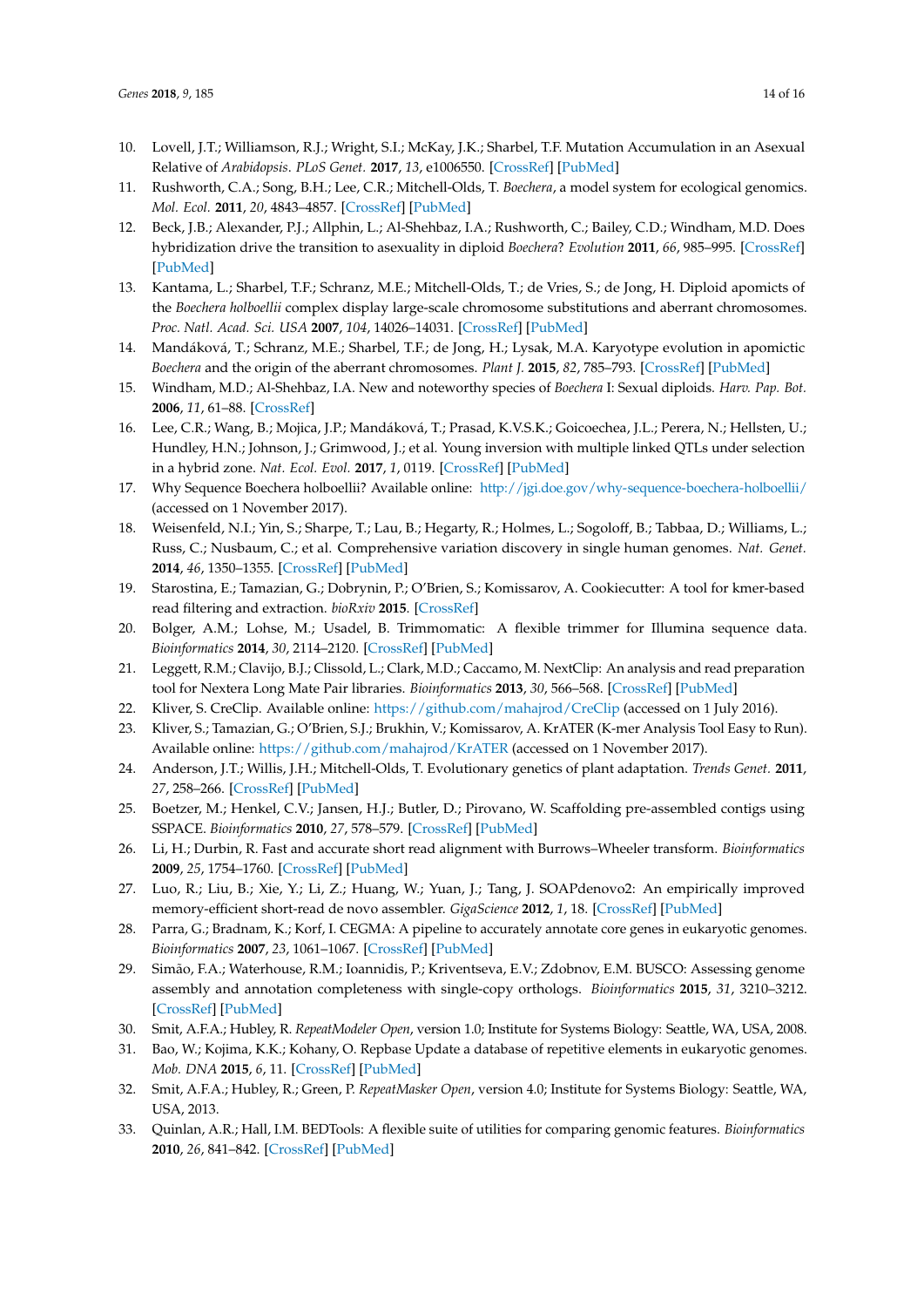- 34. Benson, G. Tandem repeats finder: A program to analyze DNA sequences. *Nucleic Acids Res.* **1999**, *27*, 573–580. [CrossRef] [PubMed]
- 35. Morgulis, A.; Gertz, E.M.; Schäffer, A.A.; Agarwala, R. WindowMasker: Window-based masker for sequenced genomes. *Bioinformatics* **2005**, *22*, 134–141. [CrossRef] [PubMed]
- 36. Van der Auwera, G.A.; Carneiro, M.O.; Hartl, C.; Poplin, R.; del Angel, G.; Levy-Moonshine, A.; Jordan, T.; Shakir, K.; Roazen, D.; Thibault, J.; et al. From FastQ data to high-confidence variant calls: The genome analysis toolkit best practices pipeline. *Curr. Protoc. Bioinform.* **2013**, *43*. [CrossRef]
- 37. Slater, G.; Birney, E. Automated generation of heuristics for biological sequence comparison. *BMC Bioinform.* **2005**, *6*. [CrossRef] [PubMed]
- 38. Stanke, M.; Keller, O.; Gunduz, I.; Hayes, A.; Waack, S.; Morgenstern, B. AUGUSTUS: Ab initio prediction of alternative transcripts. *Nucleic Acids Res.* **2006**, *34*. [CrossRef] [PubMed]
- 39. Johnson, L.S.; Eddy, S.R.; Portugaly, E. Hidden Markov model speed heuristic and iterative HMM search procedure. *BMC Bioinform.* **2010**, *11*, 431. [CrossRef] [PubMed]
- 40. Altschul, S.F.; Gish, W.; Miller, W.; Myers, E.W.; Lipman, D.J. Basic local alignment search tool. *J. Mol. Biol.* **1990**, *215*, 403–410. [CrossRef]
- 41. Bateman, A.; Coin, L.; Durbin, R.; Finn, R.D.; Hollich, V.; Griffiths-Jones, S.; Khanna, A.; Marshall, M.; Moxon, S.; Sonnhammer, E.L.; et al. The Pfam protein families database. *Nucleic Acids Res.* **2004**, *32* (Suppl. 1), D138–D141. [CrossRef] [PubMed]
- 42. UniProt Consortium. UniProt: The universal protein knowledgebase. *Nucleic Acids Res.* **2017**, *45*, D158–D169. [CrossRef]
- 43. Lowe, T.M.; Eddy, S.R. tRNAscan-SE: A program for improved detection of transfer RNA genes in genomic sequence. *Nucleic Acids Res.* **1997**, *25*, 955–964. [CrossRef] [PubMed]
- 44. Victorian Bioinformatics Consortium. Barrnap. Available online: http://www.vicbioinformatics.com/soft ware.barrnap.shtml (accessed on 1 November 2017).
- 45. Huerta-Cepas, J.; Szklarczyk, D.; Forslund, K.; Cook, H.; Heller, D.; Walter, M.C.; Rattei, T.; Mende, D.R.; Sunagawa, S.; Kuhn, M.; et al. eggNOG 4.5: A hierarchical orthology framework with improved functional annotations for eukaryotic, prokaryotic and viral sequences. *Nucleic Acids Res.* **2015**, *44*, D286–D293. [CrossRef] [PubMed]
- 46. Katoh, K.; Standley, D.M. MAFFT multiple sequence alignment software version 7: Improvements in performance and usability. *Mol. Biol. Evol.* **2013**, *30*, 772–780. [CrossRef] [PubMed]
- 47. Stamatakis, A. RAxML version 8: A tool for phylogenetic analysis and post-analysis of large phylogenies. *Bioinformatics* **2014**, *30*, 1312–1313. [CrossRef] [PubMed]
- 48. FigTree. Available online: http://tree.bio.ed.ac.uk/software/figtree/ (accessed on 1 November 2017).
- 49. Löytynoja, A. Phylogeny-aware alignment with PRANK. *Methods Mol. Biol.* **2014**, *1079*, 155–170. [CrossRef] [PubMed]
- 50. Talavera, G.; Castresana, J. Improvement of phylogenies after removing divergent and ambiguously aligned blocks from protein sequence alignments. *Syst. Biol.* **2007**, *56*, 564–577. [CrossRef] [PubMed]
- 51. Tamura, K.; Nei, M. Estimation of the number of nucleotide substitutions in the control region of mitochondrial DNA in humans and chimpanzees. *Mol. Biol. Evol.* **1993**, *10*, 512–526. [CrossRef] [PubMed]
- 52. Kumar, S.; Stecher, G.; Tamura, K. MEGA7: Molecular Evolutionary Genetics Analysis version 7.0 for bigger datasets. *Mol. Biol. Evol.* **2016**, *33*, 1870–1874. [CrossRef] [PubMed]
- 53. Paten, B.; Earl, D.; Nguyen, N.; Diekhans, M.; Zerbino, D.; Haussler, D. Cactus: Algorithms for genome multiple sequence alignment. *Genome Res.* **2011**, *21*, 1512–1528. [CrossRef] [PubMed]
- 54. Cheong, W.H.; Tan, Y.C.; Yap, S.J.; Ng, K.P. ClicO FS: An interactive web-based service of Circos. *Bioinformatics* **2015**, *31*, 3685–3687. [CrossRef] [PubMed]
- 55. Krzywinski, M.; Schein, J.E.; Birol, I.; Connors, J.; Gascoyne, R.; Horsman, D.; Jones, S.J.; Marra, M.A. Circos: An Information Aesthetic for Comparative Genomics. *Genome Res.* **2009**, *19*, 1639–1645. [CrossRef] [PubMed]